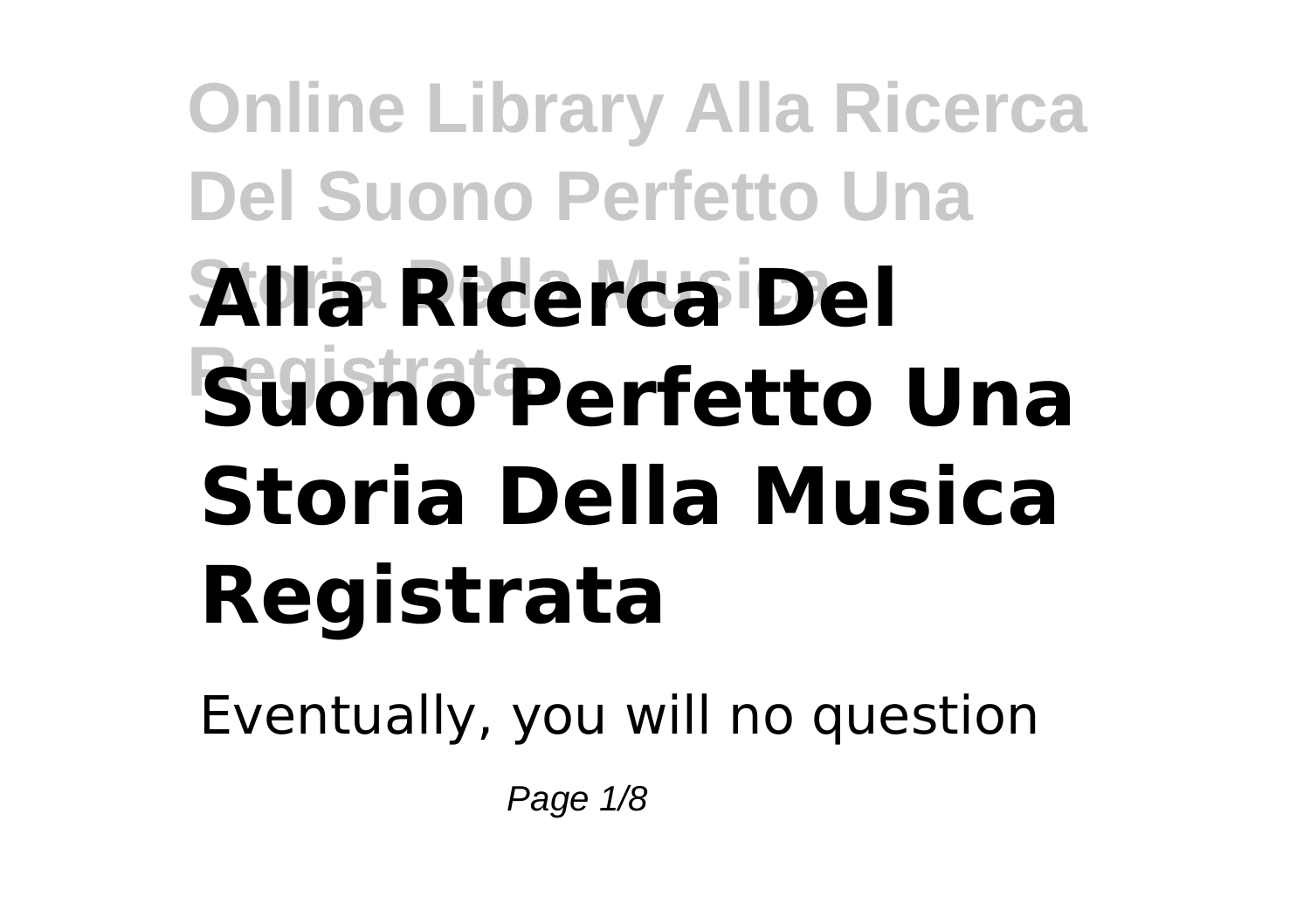**Online Library Alla Ricerca Del Suono Perfetto Una** discover a extra experience and realization by spending more cash. yet when? reach you endure that you require to acquire those every needs next having significantly cash? Why don't you try to acquire something basic in the beginning? Page 2/8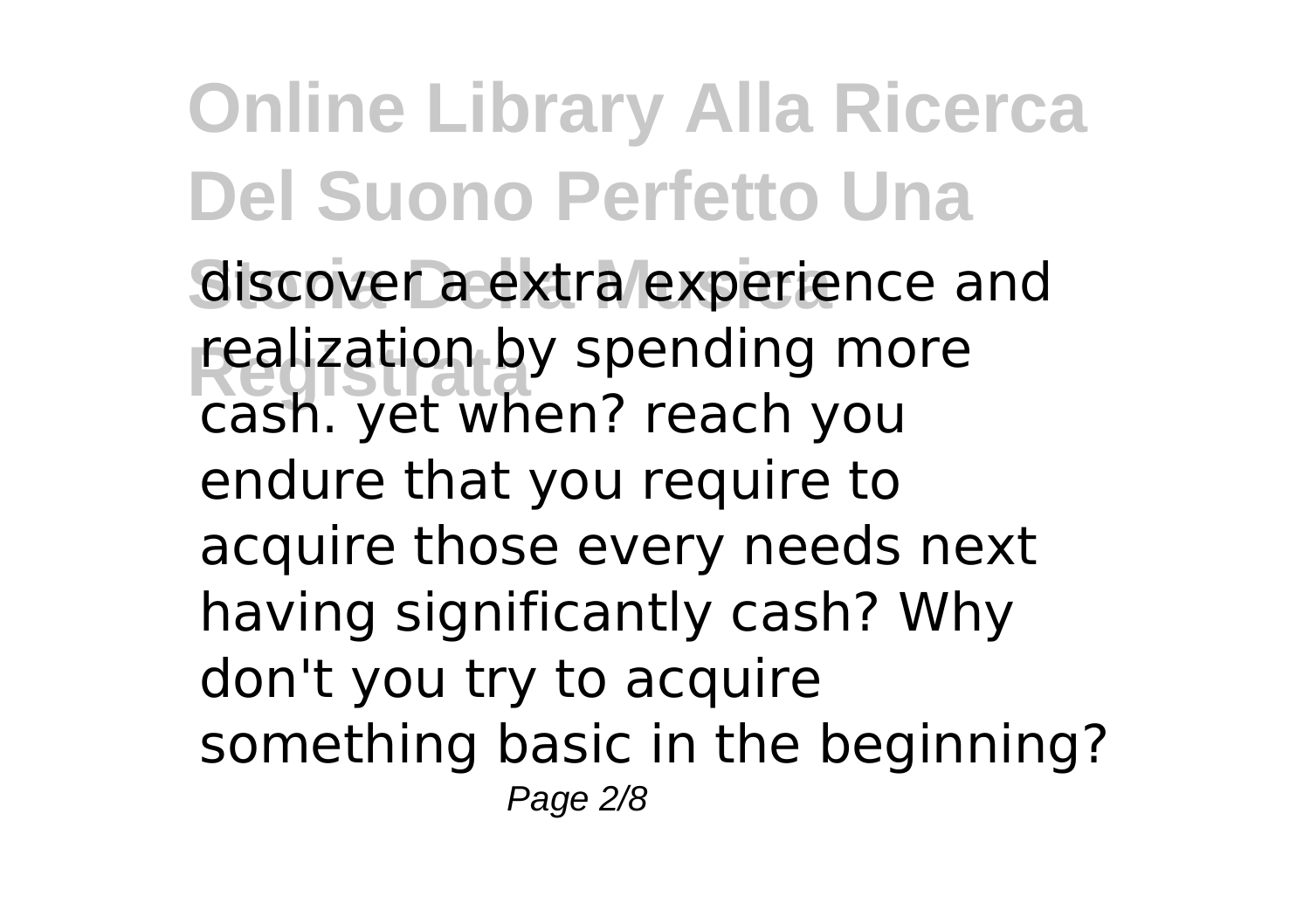**Online Library Alla Ricerca Del Suono Perfetto Una Storia Della Musica** That's something that will lead you to understand even more concerning the globe, experience, some places, next history, amusement, and a lot more?

It is your enormously own become old to fake reviewing Page 3/8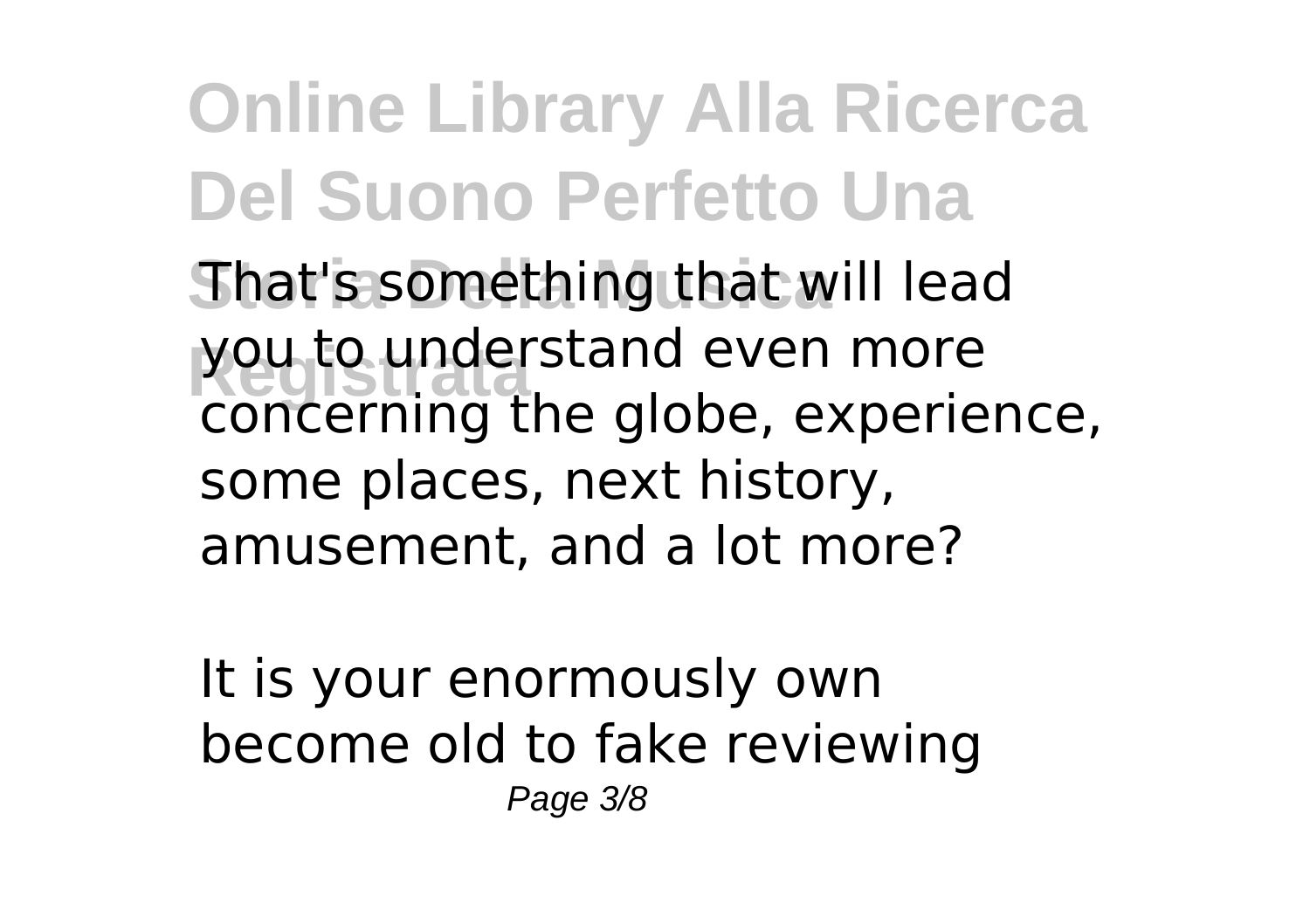**Online Library Alla Ricerca Del Suono Perfetto Una Storia Della Musica** habit. along with guides you could **Registrata suono perfetto una storia** enjoy now is **alla ricerca del della musica registrata** below.

*Alla Ricerca Del Suono Perfetto* Here's the surprise of the new incarnation of "The Wolfman," Page 4/8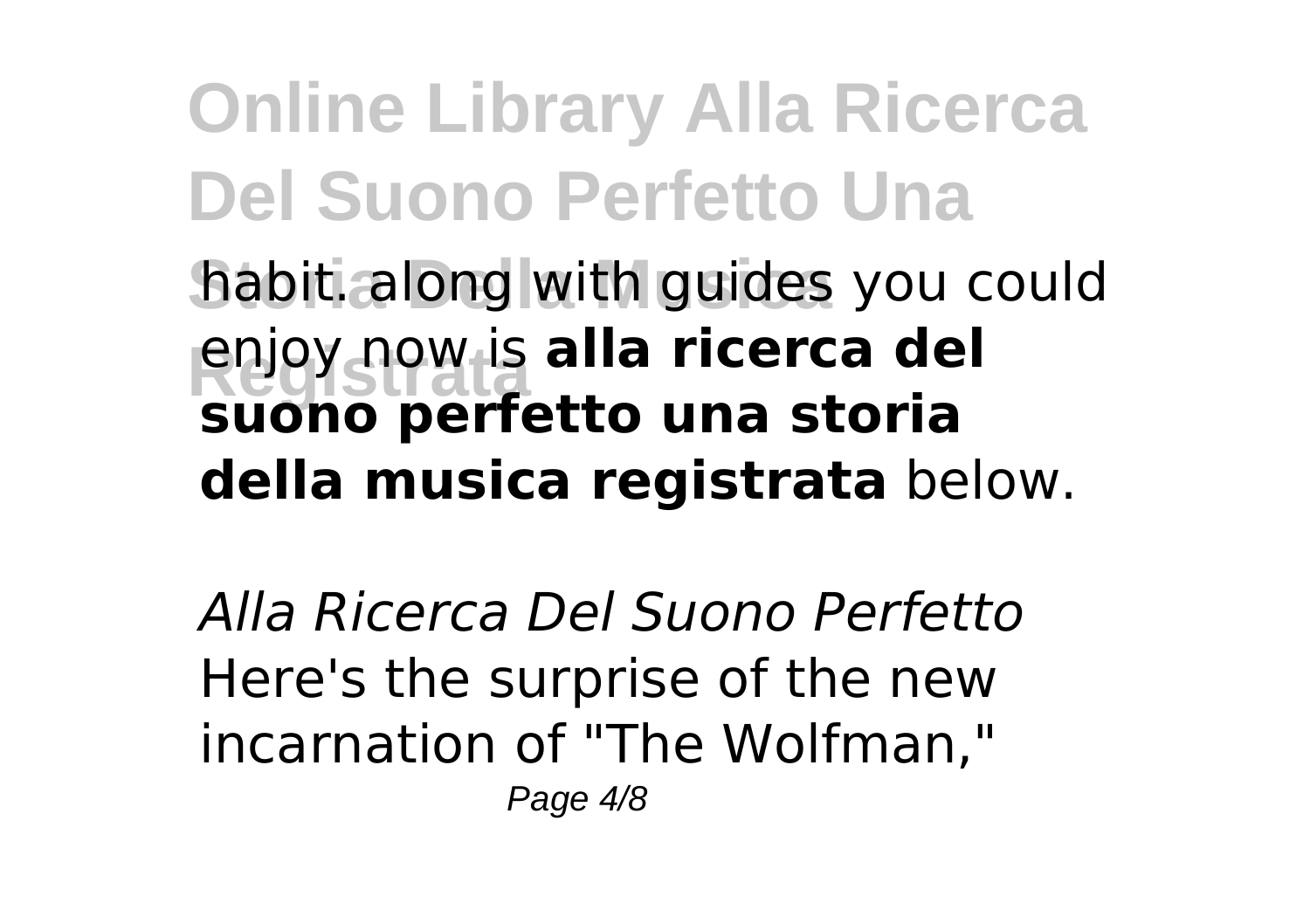**Online Library Alla Ricerca Del Suono Perfetto Una** Starring Benicio Del Toro -- there **isn't one. No bite either, or** humor, or camp. And the real killer . . . almost no spine-tingling dread.

*The classic story of a man cursed with becoming a beast squanders* Page 5/8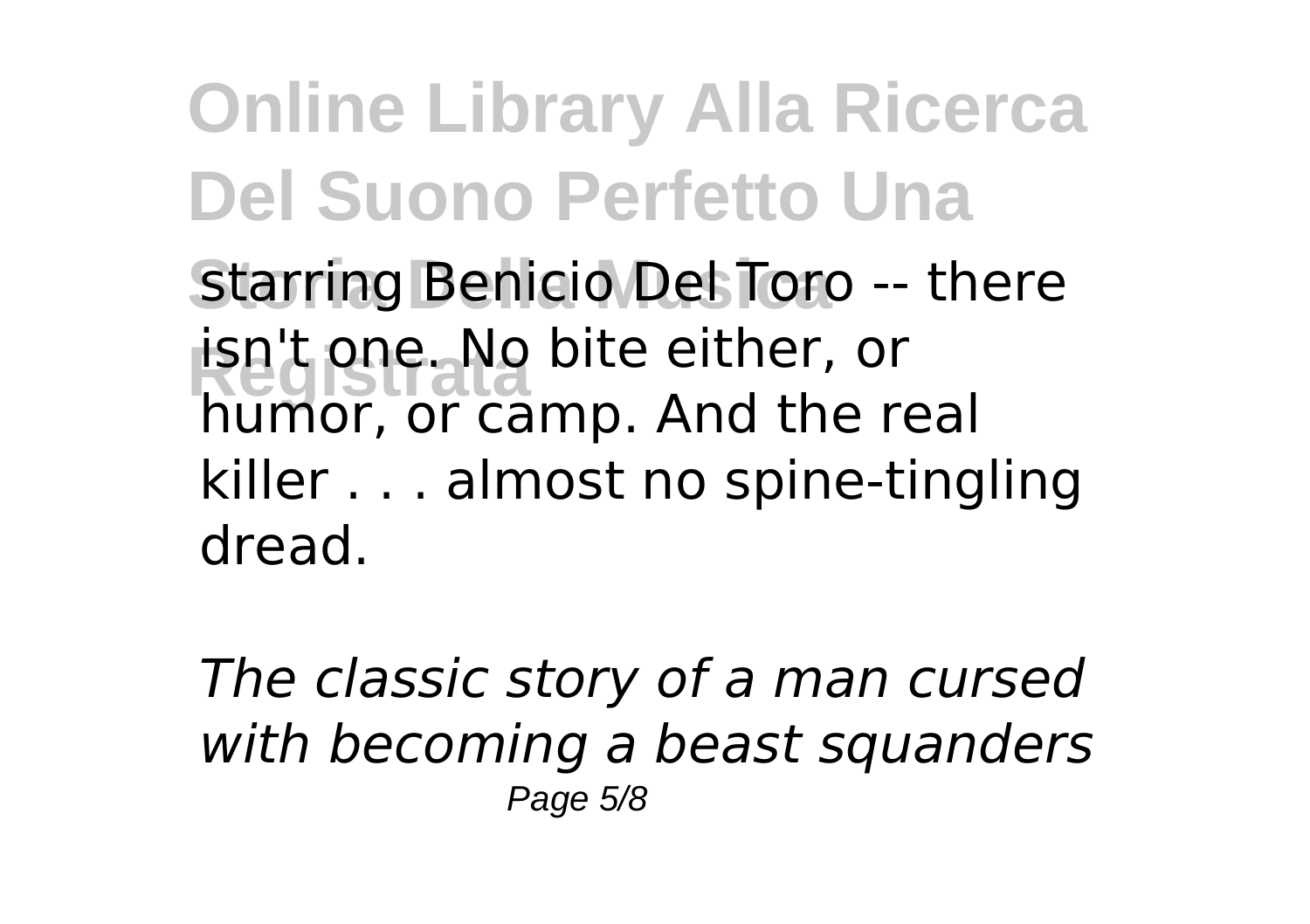**Online Library Alla Ricerca Del Suono Perfetto Una Storia Della Musica** *the talents of Benicio Del Toro,* **Registrata** *Anthony Hopkins and others.* Il livello del suono proprio come ... ma è la destra che comanda e si connette al dispositivo e poi fa da ponte alla sinistra...questo è l?unico difetto di queste cuffie ...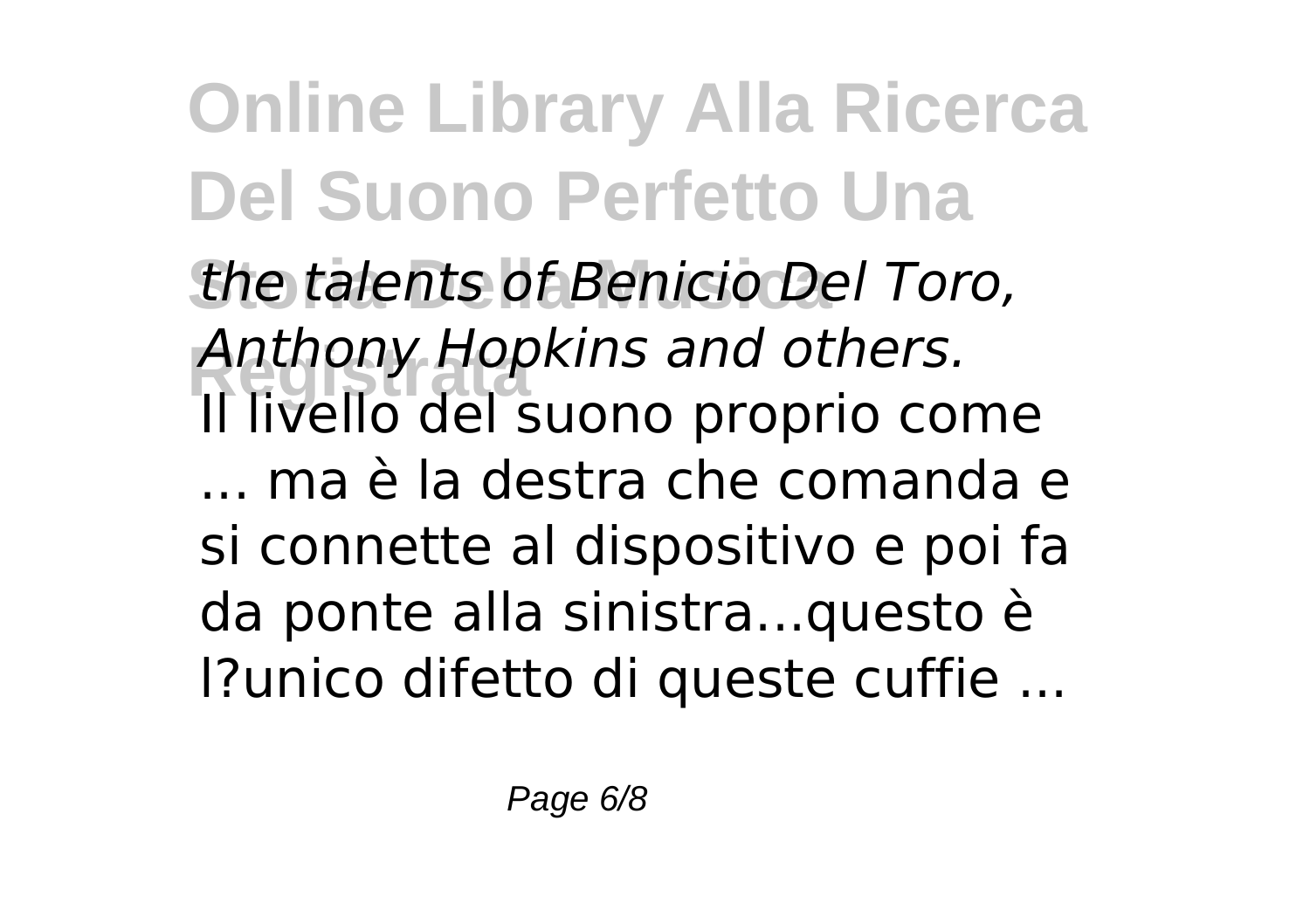**Online Library Alla Ricerca Del Suono Perfetto Una Storia Della Musica** *Sennheiser Momentum 2 True* **Registrata** *Wireless Stereo (TWS) Earphones* Contiene la registrazione dei concerti di Essen del 1984 e di Colonia del 1991. Il concerto "Grugahalle Essen 1984" contiene i seguenti brani: The Heart Of Rock - ll; Change Of Heart; Don't Page 7/8